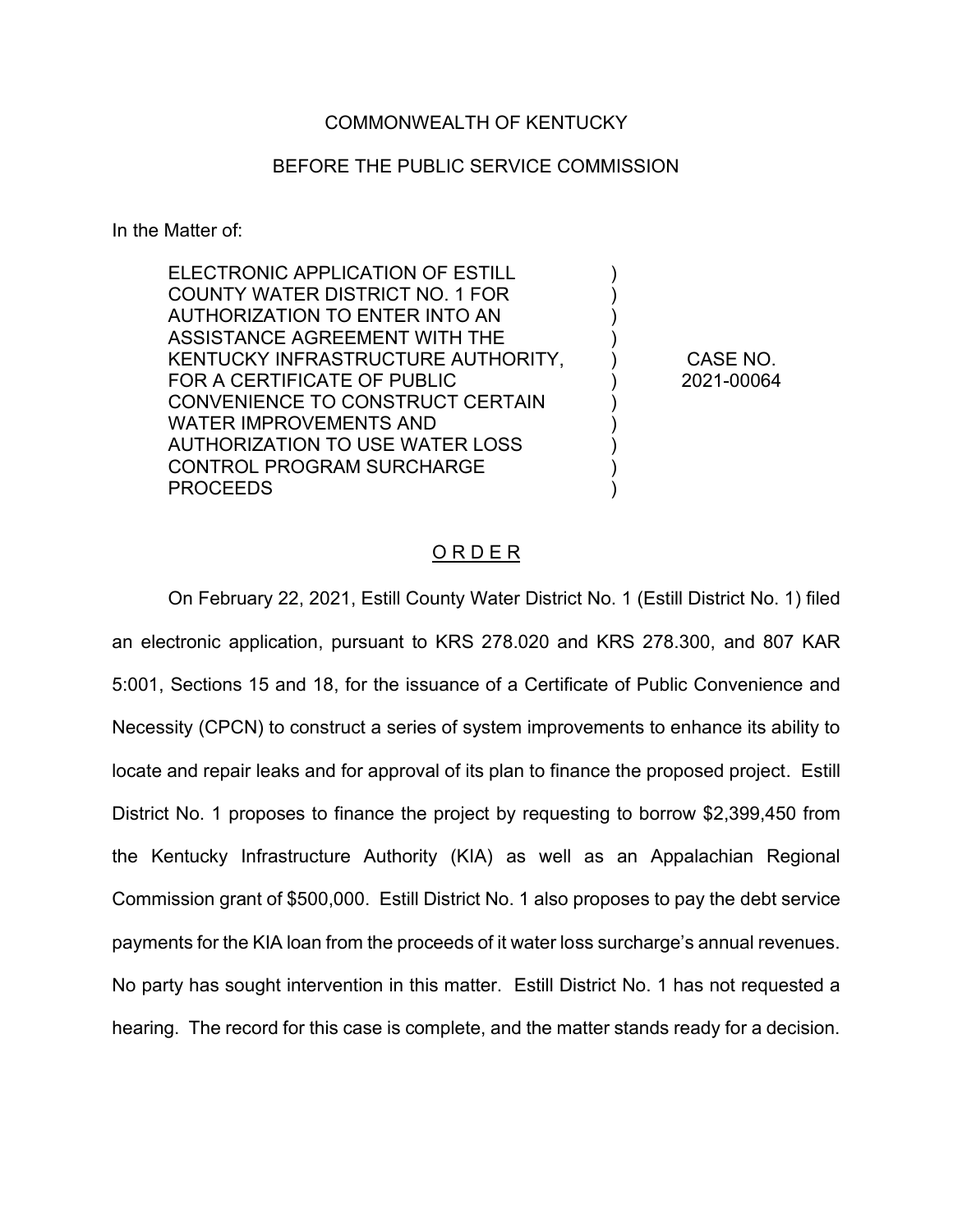Estill District No. 1, a water district organized under KRS Chapter 74, provides retail water service to approximately 3,527<sup>1</sup> residential water customers in Estill County, Kentucky.<sup>2</sup>

The Commission notes that Estill District No. 1 has not sought a general adjustment in rates since  $2017<sup>3</sup>$ . The current application does not include a proposal to increase rates, nor does it indicate any future plans to file either a general rate case or alternative rate filing in the future. An examination of finances outlined in the annual and audit reports filed with the Commission reveals that Estill District No. 1 has been operating with a negative net income for the past five calendar years.<sup>4</sup> Estill District No. 1 also appears not to have any depreciation reserve, nor restricted cash or equivalents on hand and admits in the application that it has experienced significant financial problems due to its high level of water loss.<sup>5</sup> The Commission is concerned that absent an increase to Estill District No. 1's base rates, a degradation in the quality of service to customers could occur.

Estill District No. 1 proposes, in its Phase 11 project, a series of system improvements to enhance its ability to locate and repair leaks within its distribution system as well as replace substandard stream crossings water service lines and aging metering

<sup>1</sup> *Annual Report of Estill County Water District for the Year ended December 31, 2019* at 49.

<sup>2</sup> *Id.* at 12.

<sup>3</sup> Case No. 2017-00176, *Electronic Application of the Estill County Water District No. 1 for Rate Adjustment Pursuant to 807 KAR 5:076* (Ky. PSC Dec. 20, 2017).

<sup>4</sup> Estill District's Comprehensive Net Income for the calendar years 2015 through 2019 was \$(347,472), \$(198,859), \$(307,758), \$(250,328), and \$(153,439), respectively.

<sup>5</sup> Application at 4, paragraph 11.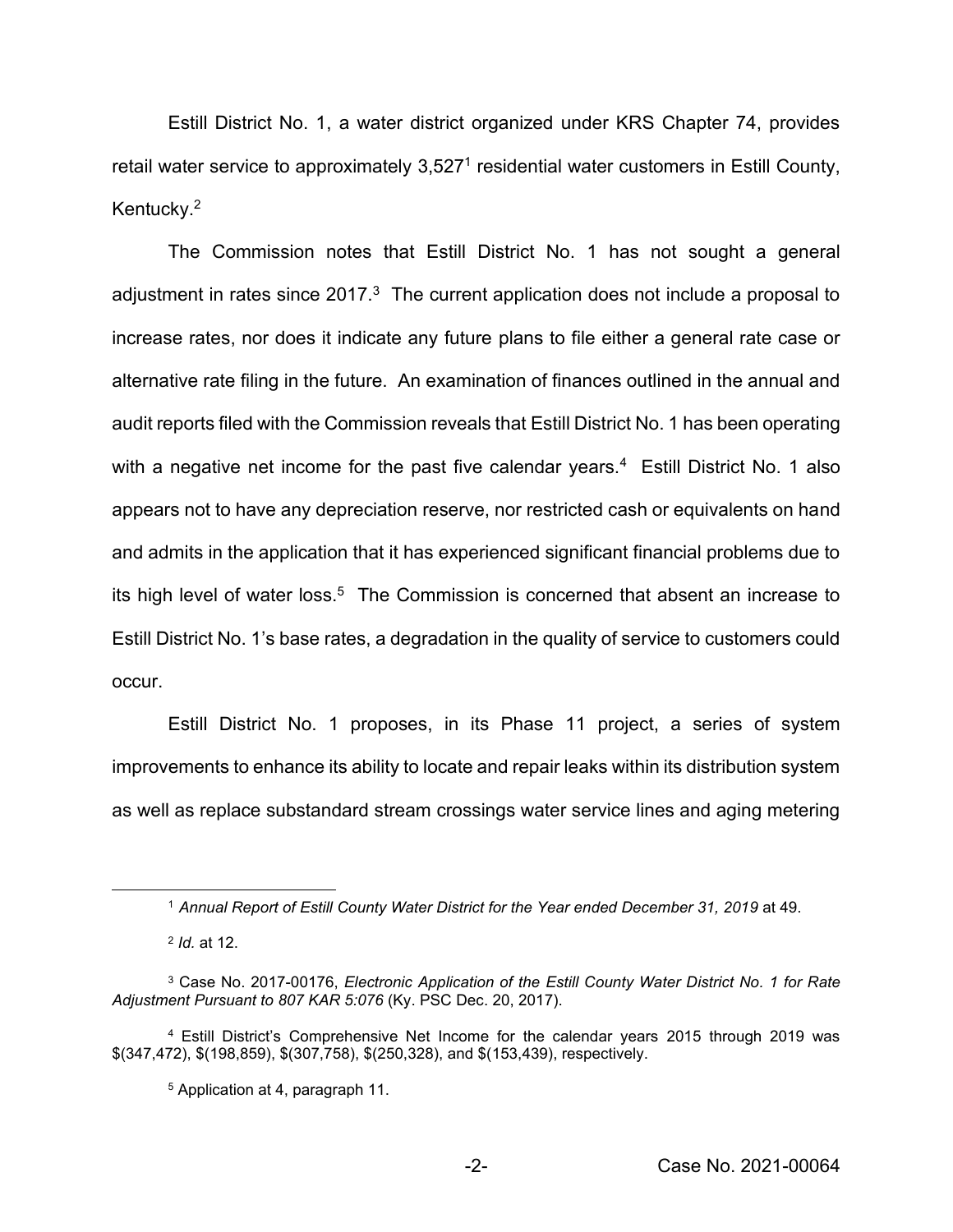equipment. The project improvements will be made in two stages. Estill District No. 1 is requesting a CPCN to establish a zone metering system. It will divide Estill District No. 1's distribution system into 12 zones and place at least one water meter or flowmeter in each zone. Furthermore, three zones will be divided into subzones, each with its own meter. One meter will be installed to measure water purchased. Telemetry equipment for each meter will also be installed to enable Estill District No. 1 to monitor its zone and subzone meters.<sup>6</sup>

The proposed project will also replace four existing stream crossings to improve system reliability and reduce water loss. The existing stream crossings sit on streambeds and are vulnerable to being washed out during periods of heavy rain and flooding, resulting in significant water loss and the disruption of water service. Estill District No. 1 proposes to install the new crossings underneath the streambeds using directional boring.7

The total cost of the first stage of the project is approximately \$1,020,420.<sup>8</sup> Estill District No. 1 states that it will finance the proposed project with an assistance agreement for KIA loan 20-13 to borrow an amount not to exceed \$2,399,450. The proposed loan will be repaid over a period not to exceed 30 years from the date on which the Phase 11 facilities begin operations and shall bear interest at the rate of 0.5 percent annum. $9$  In addition to interest, Estill District No. 1 will pay an administrative fee of 0.25 percent of the outstanding loan balance payable as part of each loan payment. KIA has committed

- <sup>8</sup> *Id.* at 10.
- <sup>9</sup> *Id*. at 11.

<sup>6</sup> *Id.* at 7.

<sup>7</sup> *Id*. at 7.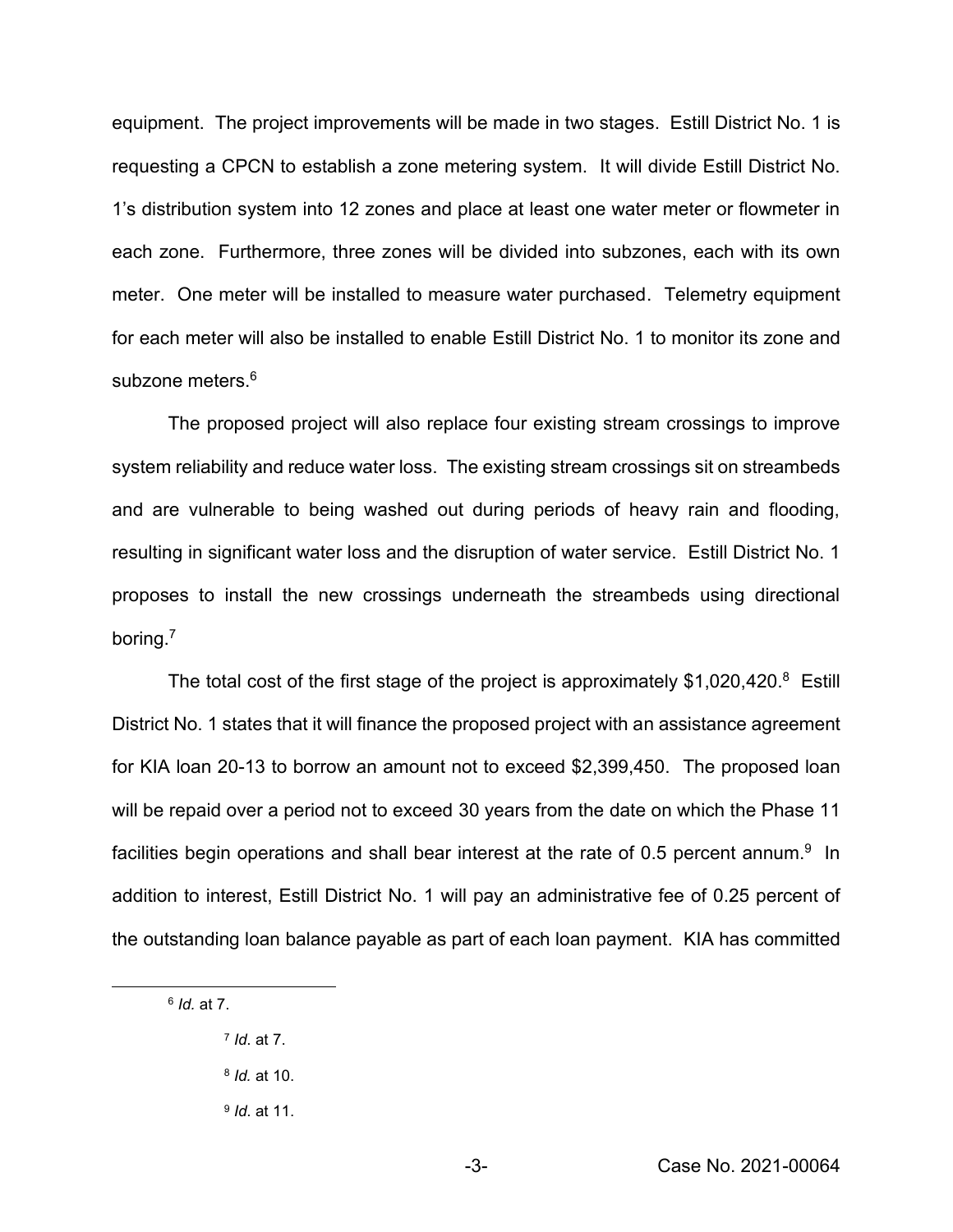to credit to the loan balance 50 percent of the principal amount of the loan up to \$1,000,000 upon release of liens on all contracts and disbursement of the final draw request by KIA to Estill District No. 1.<sup>10</sup> The Appalachian Regional Commission subsequently awarded a grant of \$500,000 to Estill District No. 1 for the same project.<sup>11</sup>

The Commission authorized Estill District No. 1 to assess a Water Loss Surcharge in Case No. 2019-00119, and ordered the proceeds be placed in a separated interestbearing account and that no disbursements be made without prior Commission approval.12 In its application in the pending case, Estill District No. 1 proposed to use a portion of the annual revenues from the water loss surcharge to service the debt on the KIA loan. Estill District No. 1 stated that as of February 10, 2021, the water loss surcharge had retained proceeds of \$215,185.60. Additionally, the water loss surcharge currently produces \$156,647 in annual revenue, and the average debt service payment for the proposed loan is expected to be \$52,114.70.13 The Commission finds that the proposed project is a reasonable effort by Estill District No. 1 to mitigate its excessive water loss in furtherance of the recommended and specifically ordered actions in the final Order in Case No. 2019-00041,<sup>14</sup> a CPCN should be granted and the proposed financing be approved. Additionally, because the projects are a part of Estill District No. 1's

<sup>10</sup> *Id.* at 12.

<sup>11</sup> *Id*. at 6.

<sup>12</sup> Case No. 2019-00119, *Electronic Application of Estill County Water District No. 1 for a Surcharge to Finance Water Loss Control Efforts* (Ky. PSC Aug. 29, 2019) at 4.

<sup>13</sup> Application at 15.

<sup>14</sup> Case No. 2019-00041, *Electronic Investigation into Excessive Water Loss by Kentucky's Jurisdictional Water Utilities* (Ky. PSC Nov. 22, 2019).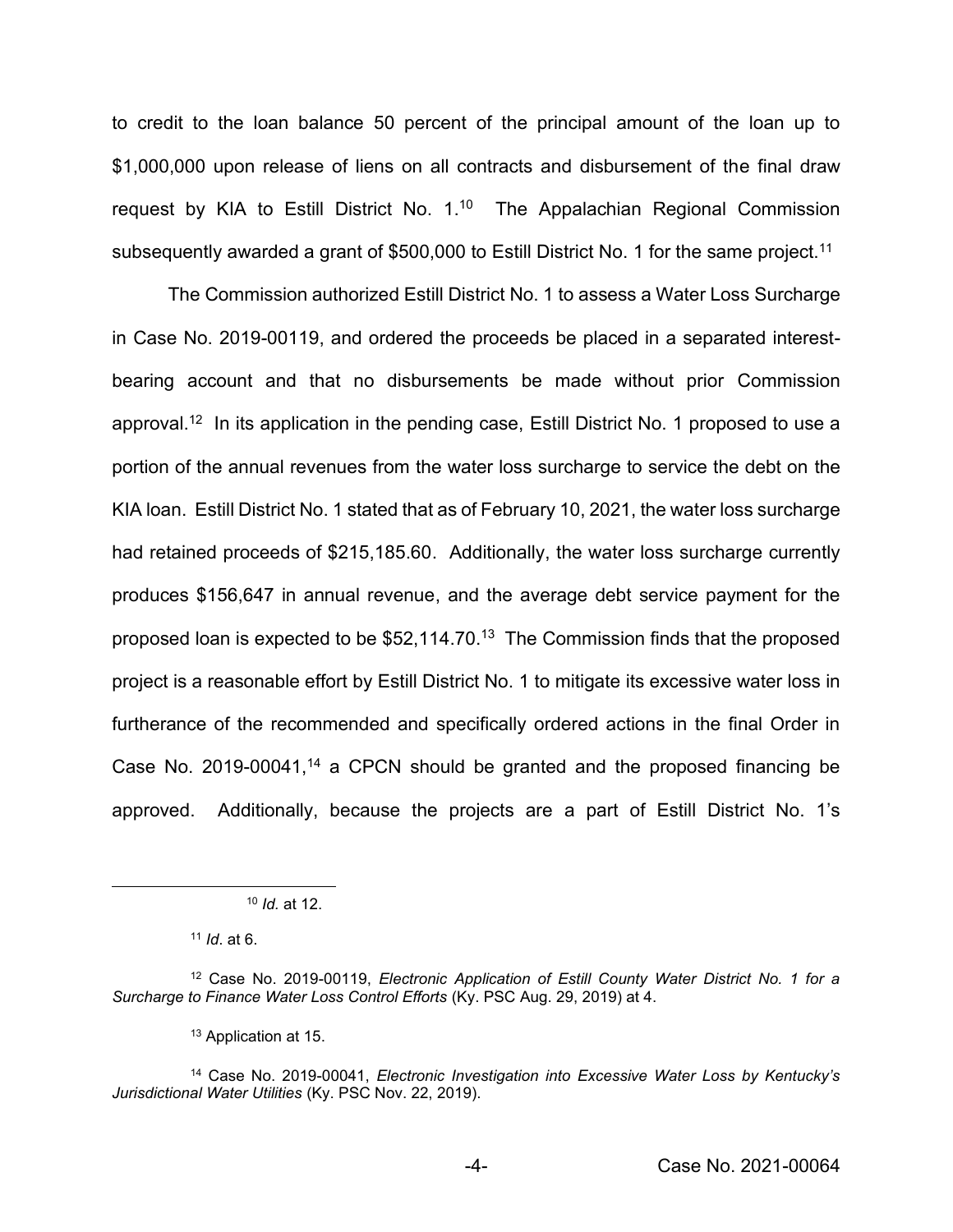comprehensive water loss control program previously filed and accepted by the Commission in the determination of the reasonableness of the surcharge, the Commission finds that the proposed use of the proceeds of the surcharge to pay the debt service of the KIA loan should be approved. The Commission notes, however, the KIA provided its conditional commitment letter to Estill District No. 1 dated December 6, 2019.<sup>15</sup> Despite receiving approval over one year prior, Estill District No. 1 did not request a CPCN nor approval of financing for the proposed project until February 22, 2021. Part of the conclusions and recommendations of Estill District No. 1's Comprehensive Corrective Action Plan prepared by Bell Engineering and filed into the record in Case No. 2019-00119 was a statement that if no action is taken, [water loss] will exceed meter sales within the next ten years.<sup>16</sup> The Commission is concerned with the length of time between the presentation of KIA's conditional commitment letter and the filing of the pending case. For this reason, and the reasons regarding the financial situation stated above, this matter should remain open, and Estill District No. 1 should respond to Commission Staff's requests for information contained in the Appendix to this Order within 14 days of the date of filing of this Order.

Having reviewed the evidence of record and being otherwise sufficiently advised, the Commission finds that:

1. The proposed construction will not result in wasteful duplication of existing **facilities** 

<sup>15</sup> Application*,* Exhibit 23.

<sup>16</sup> Case No. 2019-00119, *Electronic Application of Estill County Water District No. 1 for a Surcharge to Finance Water Loss Control Efforts*, (filed Aug. 1, 2019), Application, Exhibit 2, Comprehensive Corrective Action Plan at 65.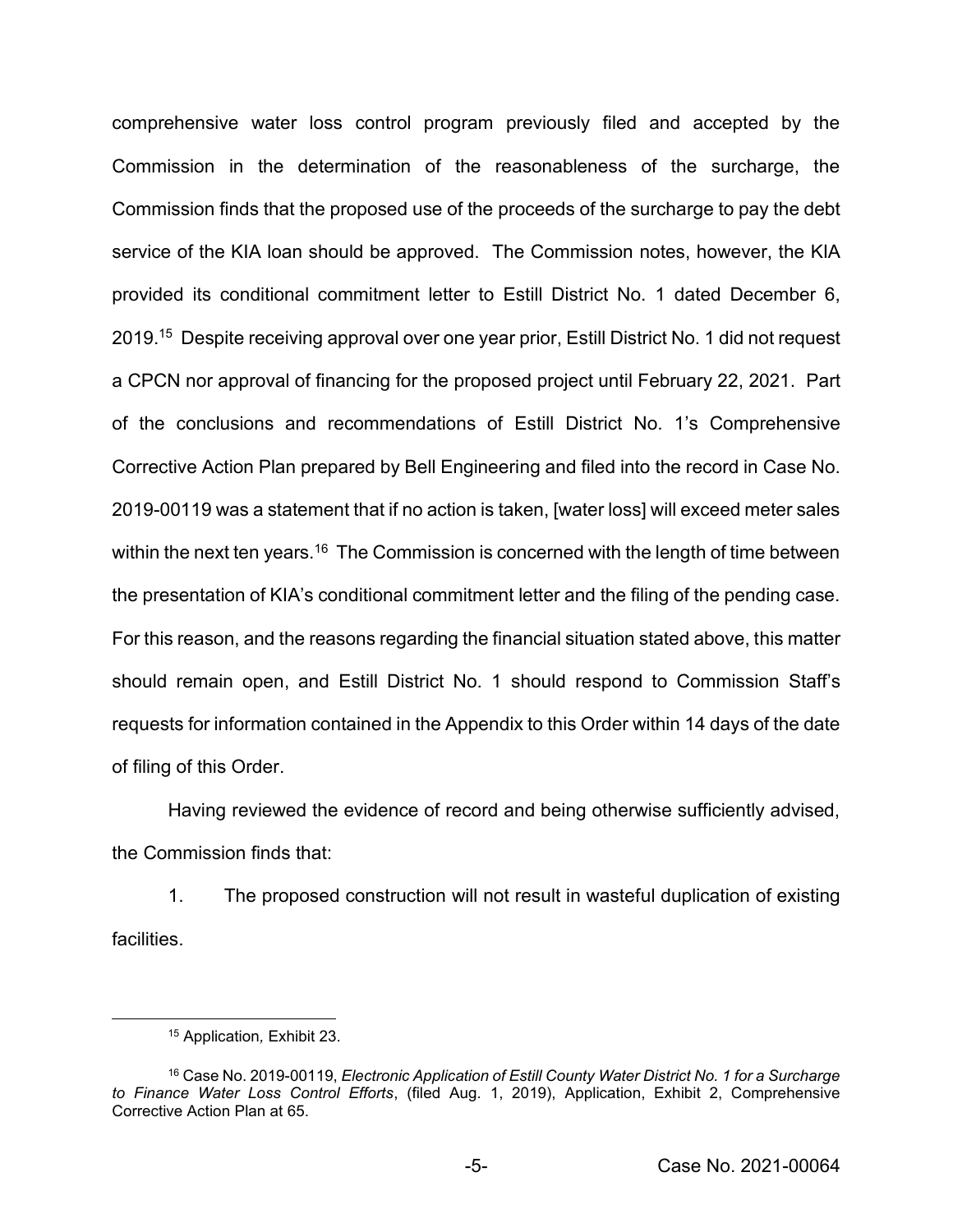2. The proposed construction does not conflict with any existing certificates or services of any other utility operating in the area.

3. Public convenience and necessity require the proposed construction, which will allow Estill District No. 1 to provide reliable and adequate water service to its customers.

4. Kentucky Division of Water has approved the plans and specifications for this proposed project.

5. The proposed loan with KIA is necessary, is appropriate for and consistent with the proper performance of Estill District No. 1's service to the public and will not impair Estill District No. 1's ability to perform that service, and is reasonably necessary and appropriate for such purpose.

6. The project will be funded by a KIA loan of \$2,399,450, and a grant from the Appalachian Regional Commission of \$500,000.

7. Estill District No. 1 should be authorized to utilize \$1,020,420 of the Assistance Agreement on the project approved herein.

8. Estill District No. 1's application does not include a proposal to adjust rates.

9. This case should remain open for the purpose of obtaining additional information regarding Estill District No. 1's current operational and financial status.

IT IS THEREFORE ORDERED that:

1. Estill District No. 1 is granted a CPCN to construct the proposed project as set forth in the application.

2. Estill District No. 1's proposed plan for obtaining financing is approved.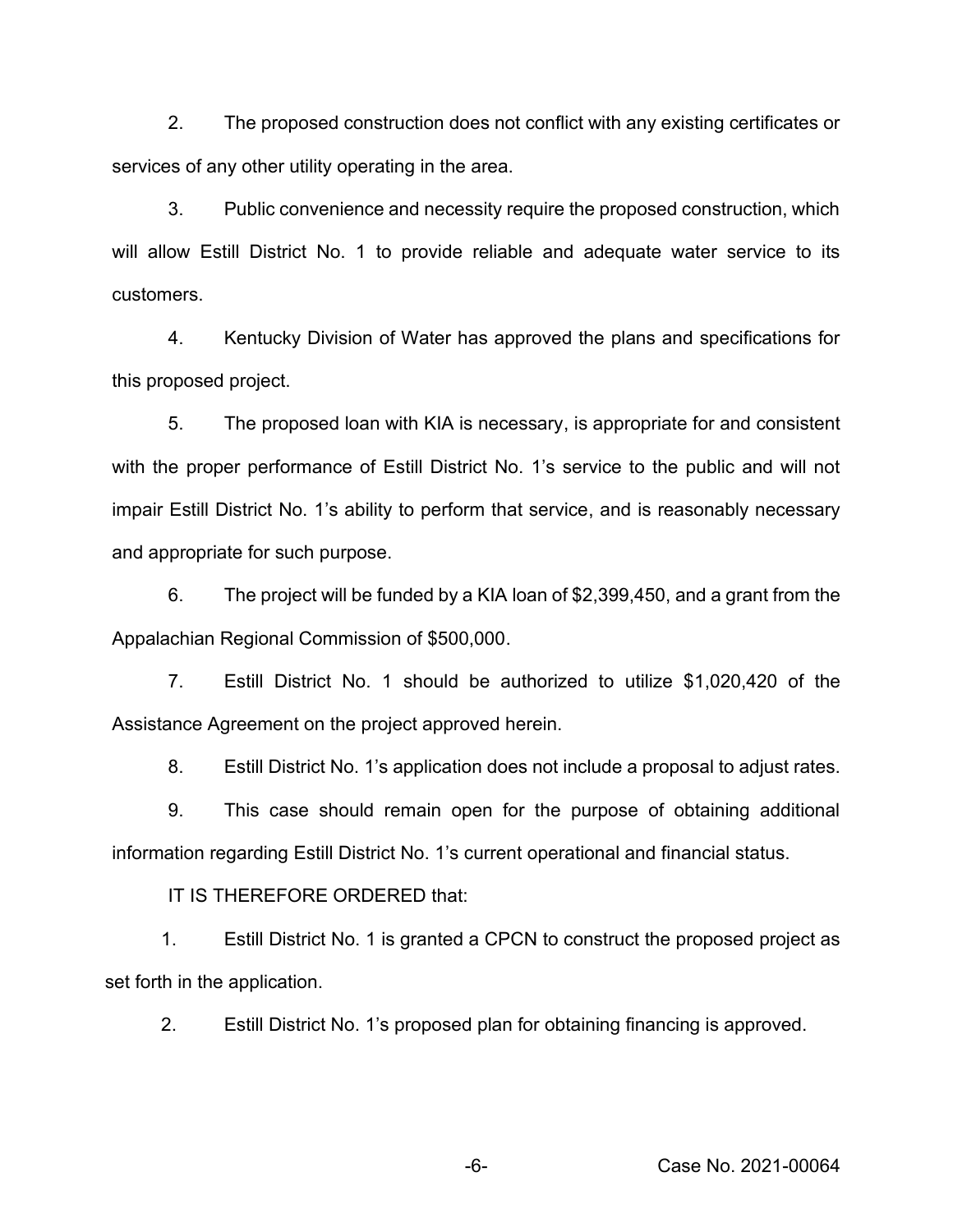3. Estill District No. 1 shall obtain approval from the Commission prior to performing any additional construction not expressly approved by this Order.

4. Estill District No. 1 shall require construction to be inspected under general supervision of a licensed professional engineer with a Kentucky registration in civil or mechanical engineering to ensure that the construction work is done in accordance with the contract drawings and specifications and in conformance with best practices of the construction trades involved in the project.

5. Estill District No. 1 is authorized to enter the proposed Assistance Agreement with KIA and, under the terms of the Assistance Agreement, to borrow an amount not to exceed \$2,399,450 to be repaid over 30 years from the date on which the Phase 11 Facilities begin operation.

6. The proceeds of the promissory note shall be used only for the purposes specified in Estill District No. 1's application.

7. Estill District No. 1 is authorized to utilize proceeds from the water loss surcharge approved in Case No. 2019-00119 to facilitate the payment of the debt service for the KIA loan.

8. Estill District No. 1 shall file with the Commission documentation of the total cost of the project within 60 days of the date that construction authorized under this CPCN is substantially completed. Construction costs shall be classified into appropriate plant accounts in accordance with the Uniform System of Accounts for water utilities prescribed by the Commission.

9. Estill District No. 1 shall file a copy of the "as-built" drawings and a certified statement that the construction has been satisfactorily completed in accordance with the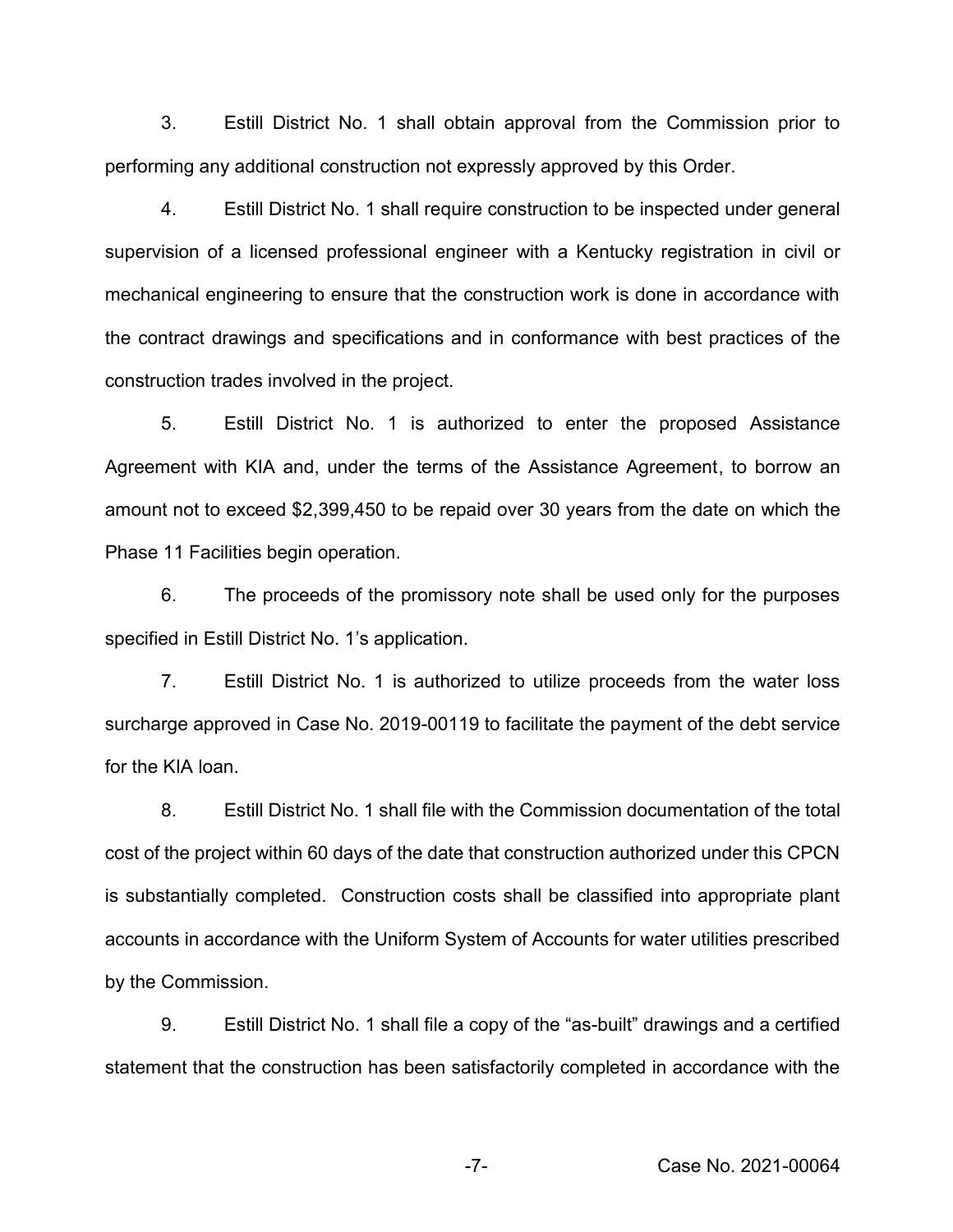contract plans and specifications within 60 days of the substantial completion of the construction authorized under this CPCN.

10. Any documents filed in the future pursuant to ordering paragraphs 3, 8, and 9 shall reference this case number and shall be retained in the post-case correspondence file.

11. The Executive Director is delegated authority to grant reasonable extensions of time for filing any documents required by this Order upon Estill District No. 1's showing of good cause for such extension.

12. This case shall remain open for the purpose of obtaining additional information regarding Estill District No. 1's operational and financial status.

13. Within 14 days of the date of filing of this Order, Estill District No. 1 shall file responses to the attached Requests for Information in the Appendix to this Order.

a. Responses to requests for information in paper medium shall be appropriately bound, tabbed and indexed, with the original and an electronic version to the Commission. Electronic documents shall be in portable document format (PDF), shall be searchable, and shall be appropriately bookmarked. Each response shall include the name of the witness responsible for responding to the questions related to the information provided.

b. Each response shall be answered under oath or, for representatives of a public or private corporation or a partnership or an association or a governmental agency, be accompanied by a signed certification of the preparer or person supervising the preparation of the response on behalf of the entity that the response is true and

-8- Case No. 2021-00064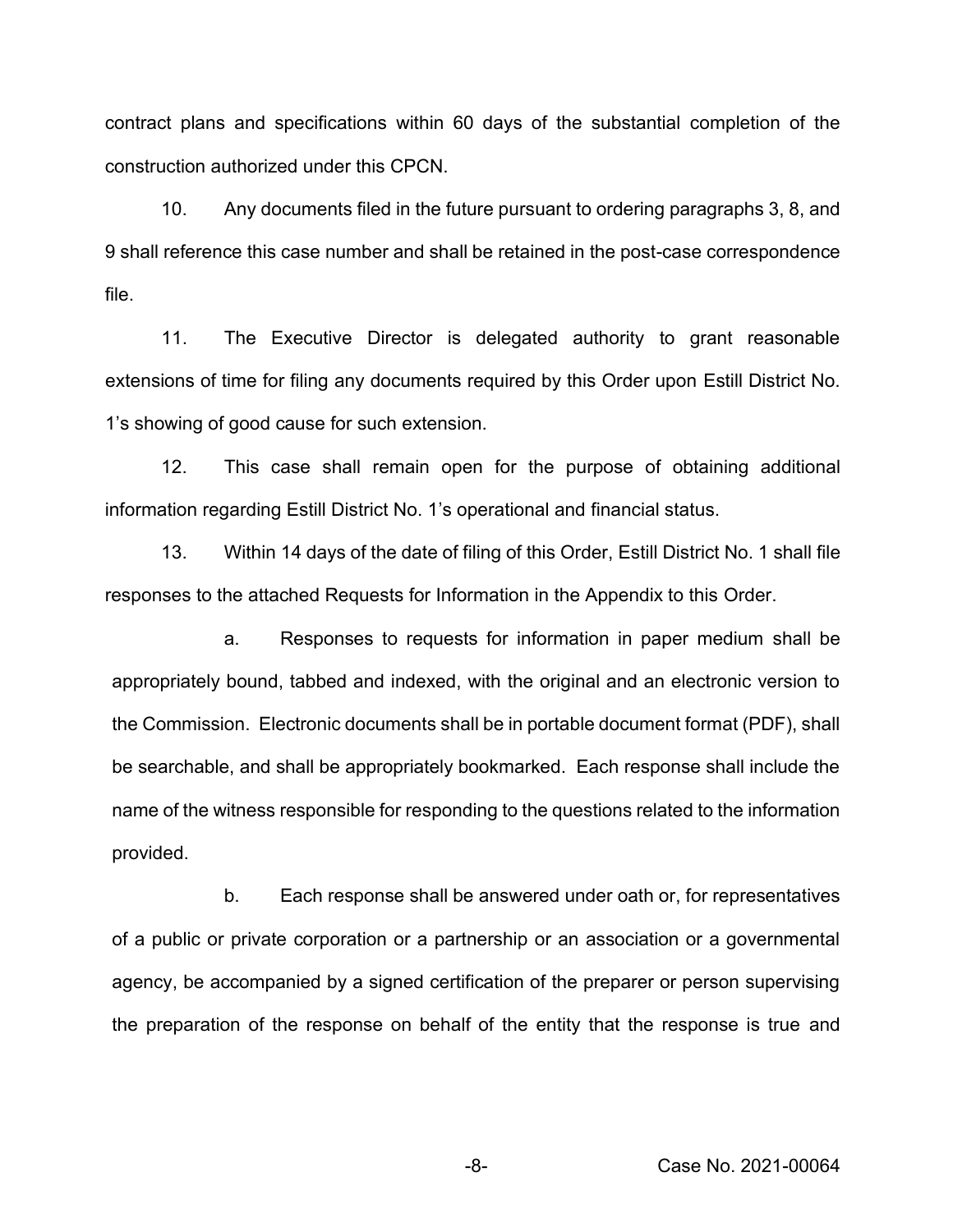accurate to the best of that person's knowledge, information, and belief formed after a reasonable inquiry.

c. A party shall make timely amendment to any prior response if it obtains information that indicates the response was incorrect when made or, though correct when made, is now incorrect in any material respect.

d. For any request to which a party fails or refuses to furnish all or part of the requested information, that party shall provide a written explanation of the specific grounds for its failure to completely and precisely respond.

e. Careful attention should be given to copied material to ensure that it is legible. When the requested information has been previously provided in this proceeding in the requested format, reference may be made to the specific location of that information in responding to this request.

f. Any party filing a paper containing personal information shall, in accordance with 807 KAR 5:001, Section 4(10), encrypt or redact the paper so that the personal information cannot be read.

14. Any party filing a paper with the Commission shall file an original in paper medium and an electronic copy in accordance with the electronic filing procedures set forth in 807 KAR 5:001, Section 8. The original in paper medium shall be appropriately bound, tabbed, and indexed. Electronic documents shall be in portable document format (PDF), shall be searchable, and shall be appropriately bookmarked. The Commission directs the parties to the Commission's March 16, 2020 and March 24, 2020 Orders in

-9- Case No. 2021-00064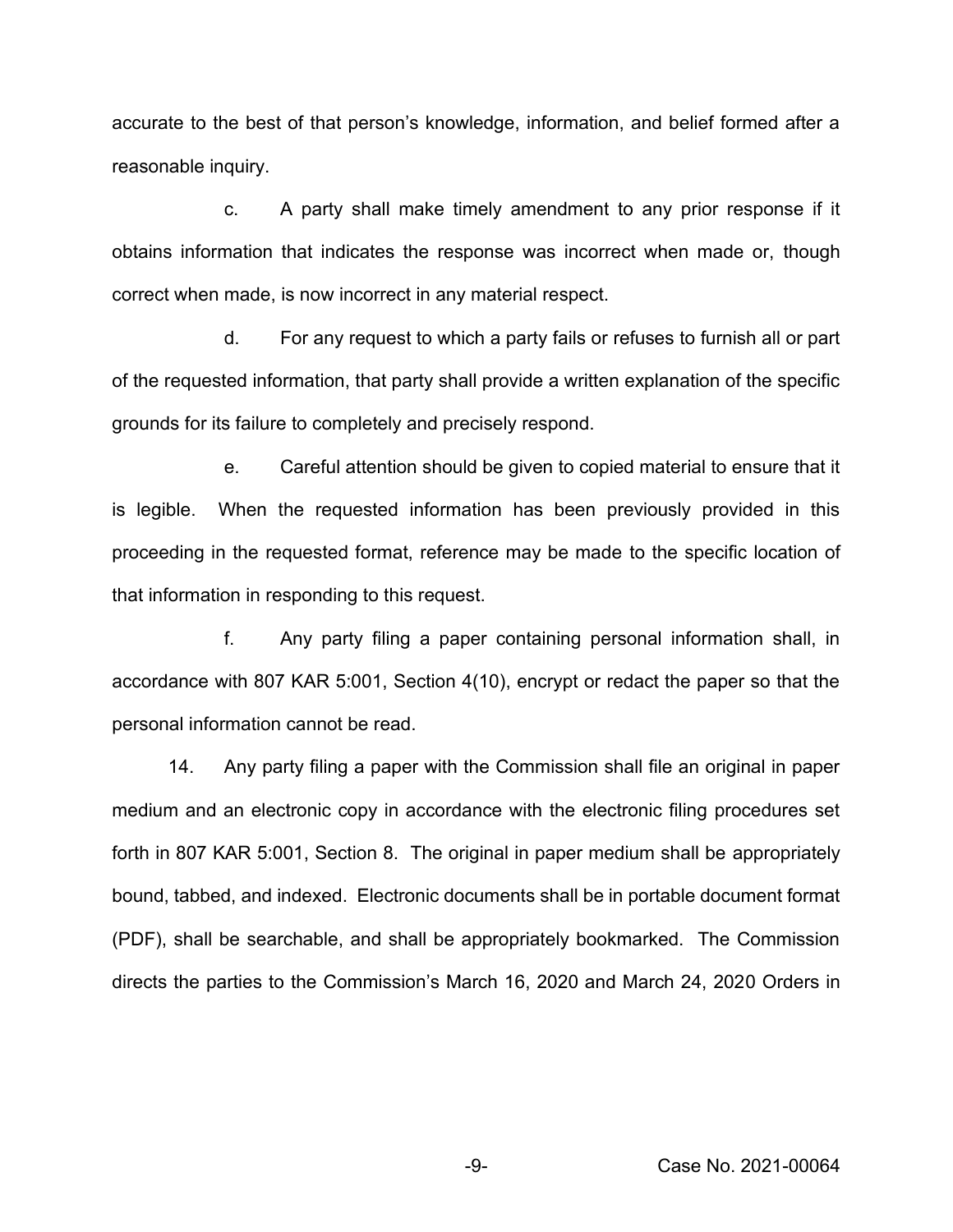Case No. 2020-0008517 regarding filings with the Commission. The Commission expects the original documents to be filed with the Commission within 30 days of the lifting of the current state of emergency.

Nothing contained herein shall be deemed a warranty of the Commonwealth of Kentucky, or any agency thereof, of the financing, herein approved.

<sup>17</sup> Case No. 2020-00085, *Electronic Emergency Docket Related to the Novel Coronavirus COVID-19* (Ky. PSC Mar. 16, 2020), Order at 5–6. Case No. 2020-00085, *Electronic Emergency Docket Related to the Novel Coronavirus COVID-19* (Ky. PSC Mar. 24, 2020), Order at 1–3.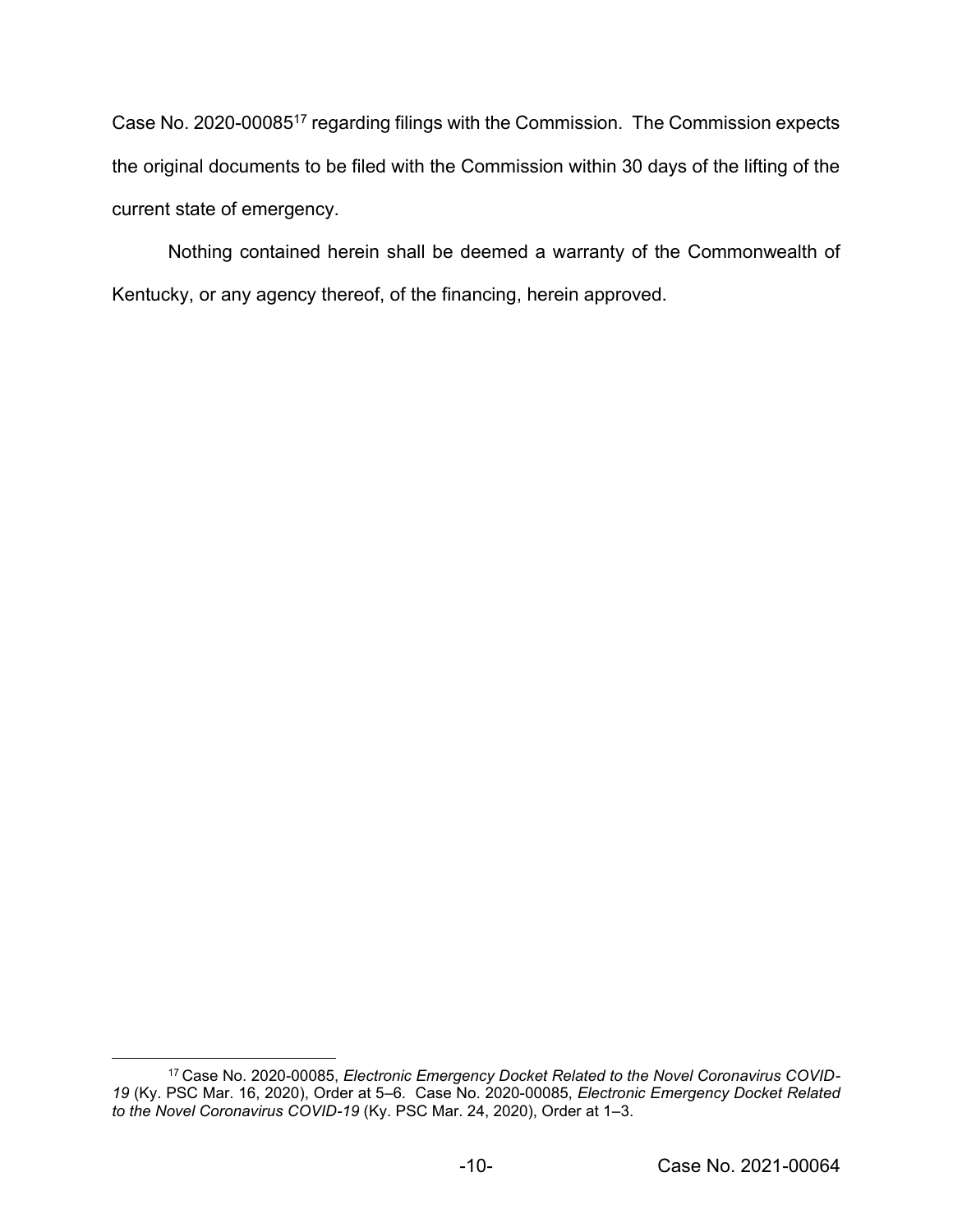By the Commission



ATTEST:

\_\_\_\_\_\_\_\_\_\_\_\_\_\_\_\_\_\_\_\_

Executive Director

Case No. 2021-00064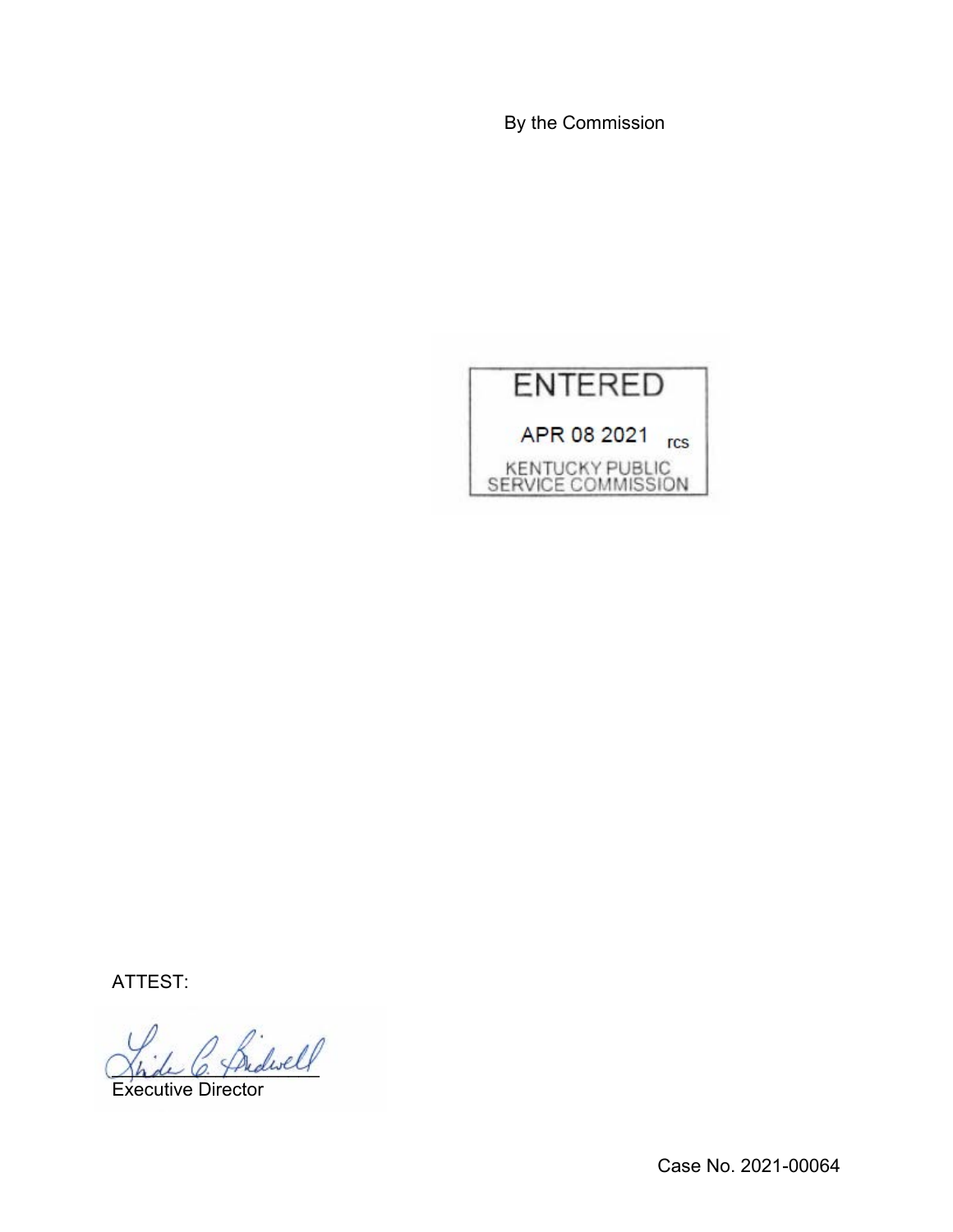# APPENDIX

# APPENDIX TO AN ORDER OF THE KENTUCKY PUBLIC SERVICE COMMISSION IN CASE NO. 2021-00064 DATED APR 08 2021

1. For the calendar years ended December 31, 2019, and December 31, 2020, provide the following information, and when appropriate, provide in Excel spreadsheet format with all formulas, columns, and rows unprotected and fully accessible:

a. Estill District No. 1's general ledger.

b. Estill District No. 1's audited adjusted trial balance showing unaudited account balances, audit adjustments, and audited balances.

2. Provide Estill District No. 1's 2020 financial audit.

3. Provide the name of all commissioners for each of the five previous years, and state, individually, the total amount of each benefit paid to, or on behalf of, each commissioner during each year (i.e., wages, health insurance premiums, life insurance premiums, FICA taxes, etc.).

4. Provide the minutes from Estill District No. 1's commissioner meetings for the calendar years 2019, 2020, and for the current period up to the date of this request.

5. A document detailing the names, job titles, job description, and pay rates for each employee for the calendar years 2018, 2019, 2020, and currently employed.

6. For the calendar year ended December 31, 2020, provide the hours worked by each employee, separated by regular hours worked, overtime hours worked, and any other form of hourly wage provided to Estill District No. 1's employees.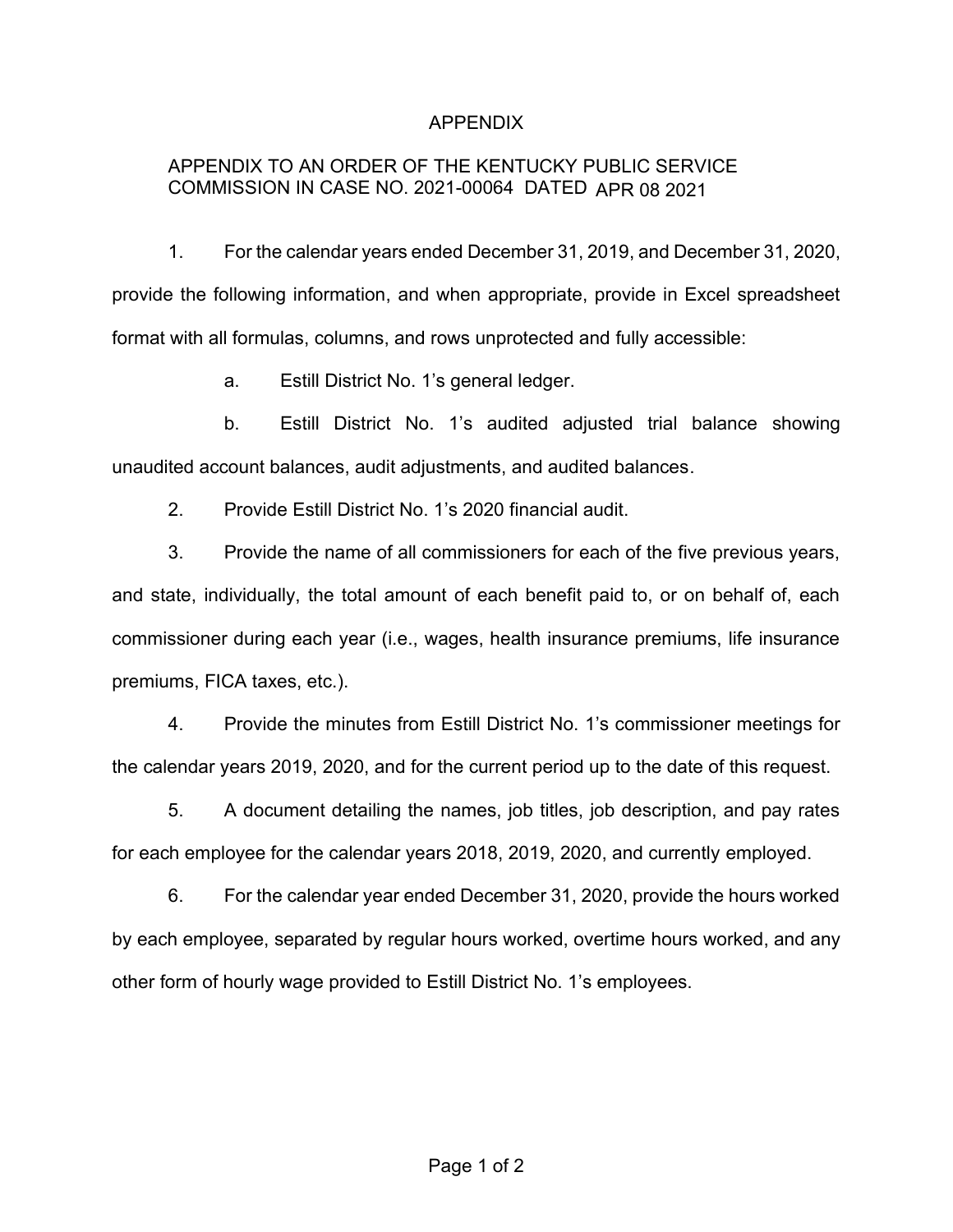7. Provide any written plans Estill District No. 1 has drafted, in addition to its Comprehensive Corrective Action Plan, that details a timeline on a going-forward basis to address its water loss concerns.